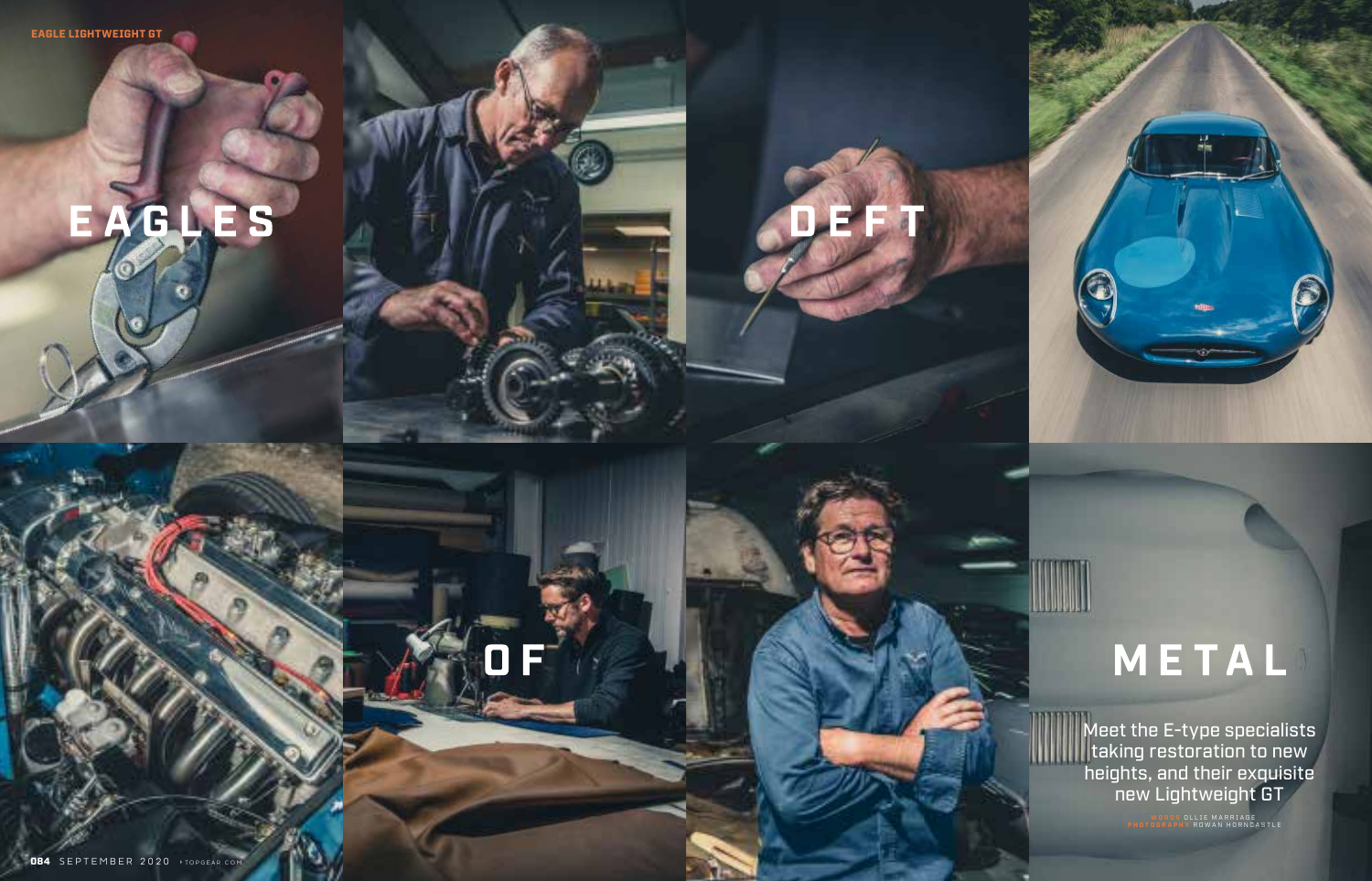cheaper, but that's not the point. The original part is re-engineered. It takes several hours.

How many parts make up an Eagle E-type? No one's quite sure, but they're all here, neatly laid out on racks, sitting in jigs, waiting on shelves or benches, ready to be carefully, diligently connected each to the other: valve springs, washers, sheets of aluminium, steering arms, wires. And if they're not here already, they're probably in the process of being created behind another door in the pristine, yard of this tucked away farm.

Each door is a gateway to a magical realm: behind one you'll find Gregg May hand assembling a 4.7-litre straight six and carefully measuring and recording everything to a thousandth of an inch. No millimetres here. He's been working on these engines for 15 years. Next door, Tim Wharton (eight years' service) has a gearbox in pieces. It's so beautiful it should stay that way. Lorenzo 'everyone calls me Larry' Crane (16 years) is trimming and working the aluminium body. It's a lovely warm day so the garage doors are thrown open and he works with the sun on his bench, each reshaped sliver helping to perfect the stunning unpainted Low Drag GT behind him. That

bodywork, made up of 27 individual pieces, is the result of 2,500 hours of work. Not far off a year. I say work, but what I actually mean is staggering craftsmanship. Larry learned his trade repairing Rolls-Royce bodywork. Today, even Rolls will probably replace, not repair, damaged panels – panels that are likely to have been pressed or superformed in the first place, not hand rolled. As Ryan Thompson (four years) tells me in pauses between hand sanding the complete bodies, "If it was easy, everybody would be doing it."

The doors are helpfully labelled, names etched beautifully into glass. Fabrication is my favourite, chiefly due to the ancient machines in Andy Pitwell's lair and the curls of metal on the floor. He'll also have made the seat frames, welded and improved suspension drop links, bent brackets into shape and done a thousand other little things, each one a story in itself. He's the chap who, stooped over his machines, sorts the steering column out.

The point, of course, is that every single component receives the same care, thought and attention as the upper steering column housing. It's the thought that counts. How often have you heard that? You and I could apply care

It's the upper steering column housing. I'd been looking for a way into this story to try and encapsulate the astonishing attention to detail in a relatable way. So here we go. As far as possible when you order a car from Eagle, be it a restored E-type or a rebodied special like the Lightweight GT you see here, pieces are salvaged from an original car. The housing is probably rusty, so it's aqua blasted (not dry blasted, as that's too harsh), stripped back, made good. But after 35 years at this, and with a factory full of specialist craftsmen, Eagle knows more. It knows the mounting points where the housing connects under the dash flex and, in time, crack, so extra welds are put in to strengthen it.

It also knows that back when it was first made, Jaguar cut incision slots in the tube to make it easier to clamp tight against the plastic bushing through which the steering column itself rotated. But that plastic bushing is too soft, so it wears. Eagle replaces it with a tougher nylon part, and welds up, then polishes back, the unnecessary slots. To get the fit perfect, that nylon bush is reamed before it is pushed home. Eagle could commission new, improved parts from a supplier. It would probably be



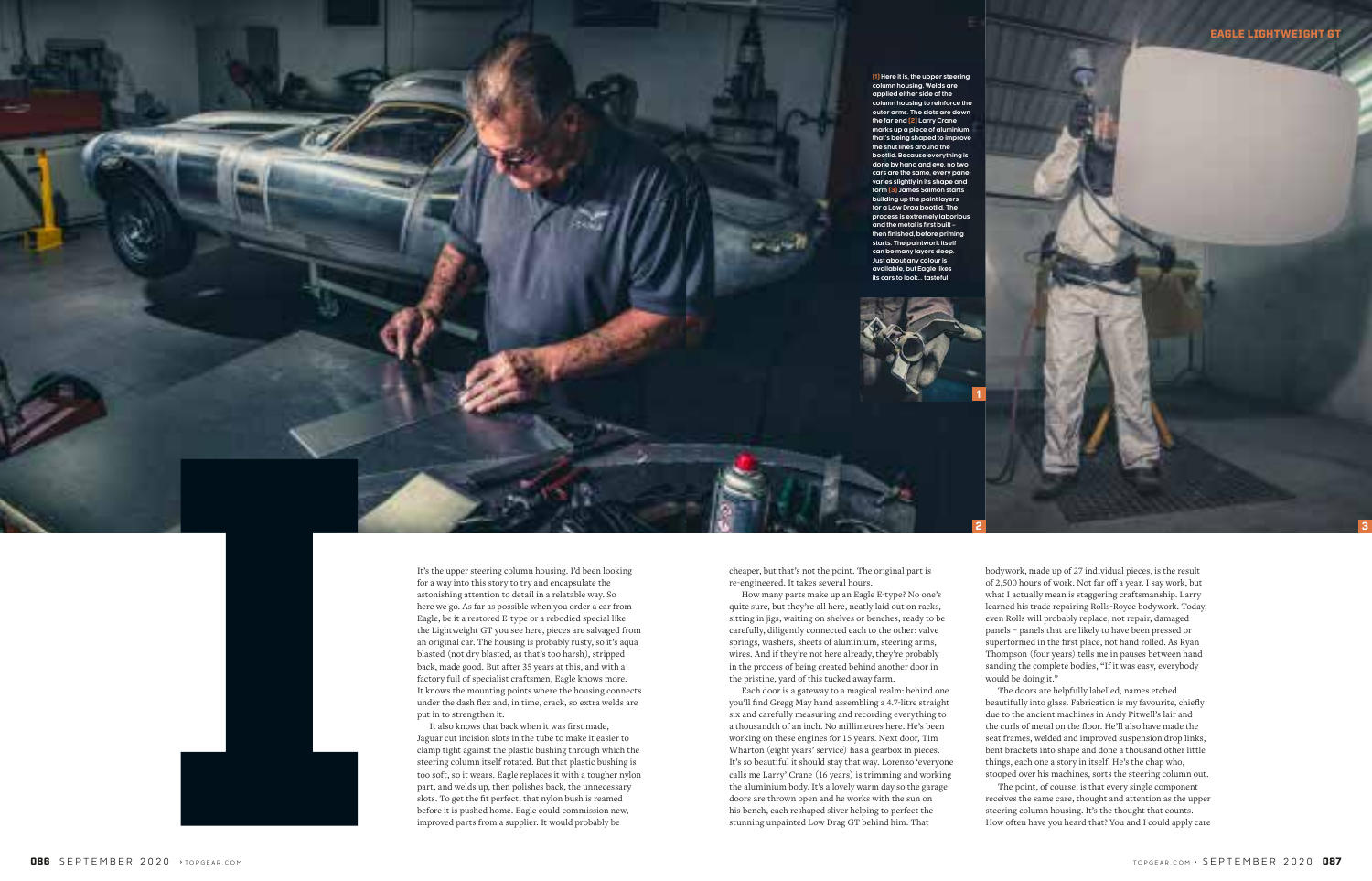

and attention, but thought comes via knowledge and that has to be earned and experienced. Thought explains why the floor is lowered and the rear bulkhead moved back so there's more room inside, why the chassis is stiffened with extra bracing in the flanks, why the notoriously tricky to set up triple Weber carburettors run so smoothly, why the doors open and close so precisely. Paul Brace (31 years), director and man in charge of technical and design work, is particularly proud of that.

You open the door of the Lightweight GT and the leather seems to have an inner glow of warmth and health. Odd, considering that Floridian cows died in its cause. The hides are stitched together at the top of the yard on an ancient, but apparently unimprovable, Singer sewing machine by Paul's fellow director Matt Dewhurst (31 years). Total staff at Eagle: about 20. The boss, founder Henry Pearman, isn't in today.

No more than four cars a year take flight from Eagle's nest, where they are currently working on the 49th E-type and the 12th special. The specials are why you know Eagle: Speedster, Low Drag GT, Spyder GT and the latest, the Lightweight GT. All have historic relevance. In the case of the Lightweight, Jaguar originally built 12 of them for racing in 1963, featuring a 3.8-litre with 300bhp. Eagle isn't building identical replicas, but restomods. Paul Brace doesn't mind the term at all, "After all, we're restoring and modernising."

I'm slightly dazed. Every door opens into a pocket of beauty and fascination. None more so for me than a narrow room – more of a corridor really – behind the assembly room. Here, there's no one, just parts – all the restored, re-engineered components that have arrived from around the yard and are now laid out on racks, patiently waiting to be picked up by Steve Head (19 years) or Jake Snedden (eight years), to be fitted to the deep blue

Low Drag GT they're building up. Some come from suppliers – there are Öhlins dampers, a Nardi steering wheel, Focal speakers – but the best are the bits that had a before and now have an after.

Here the motor Gregg built is a 4.7-litre with 380bhp, while Tim's gearbox is a five-speed manual. Inside, Matt has done a stunning job with the trim, Andy's seat frames

**(1) This is where your Eagle starts its second life. They have a barn full of used cars (2) Paul Brace pulls out his original sketches for the first Speedster concept. Relax, they didn't paint the real one pink (3) At work on a Low Drag GT in the main assembly. The car will spend weeks here (4) Andy Pitman shaping metal in the fabrication room. Miracles occur in here (5) Measuring bore widths and cylinder tolerances during** 



## "EVERY DOOR OPENS INTO A POCKET OF FASCINATION"